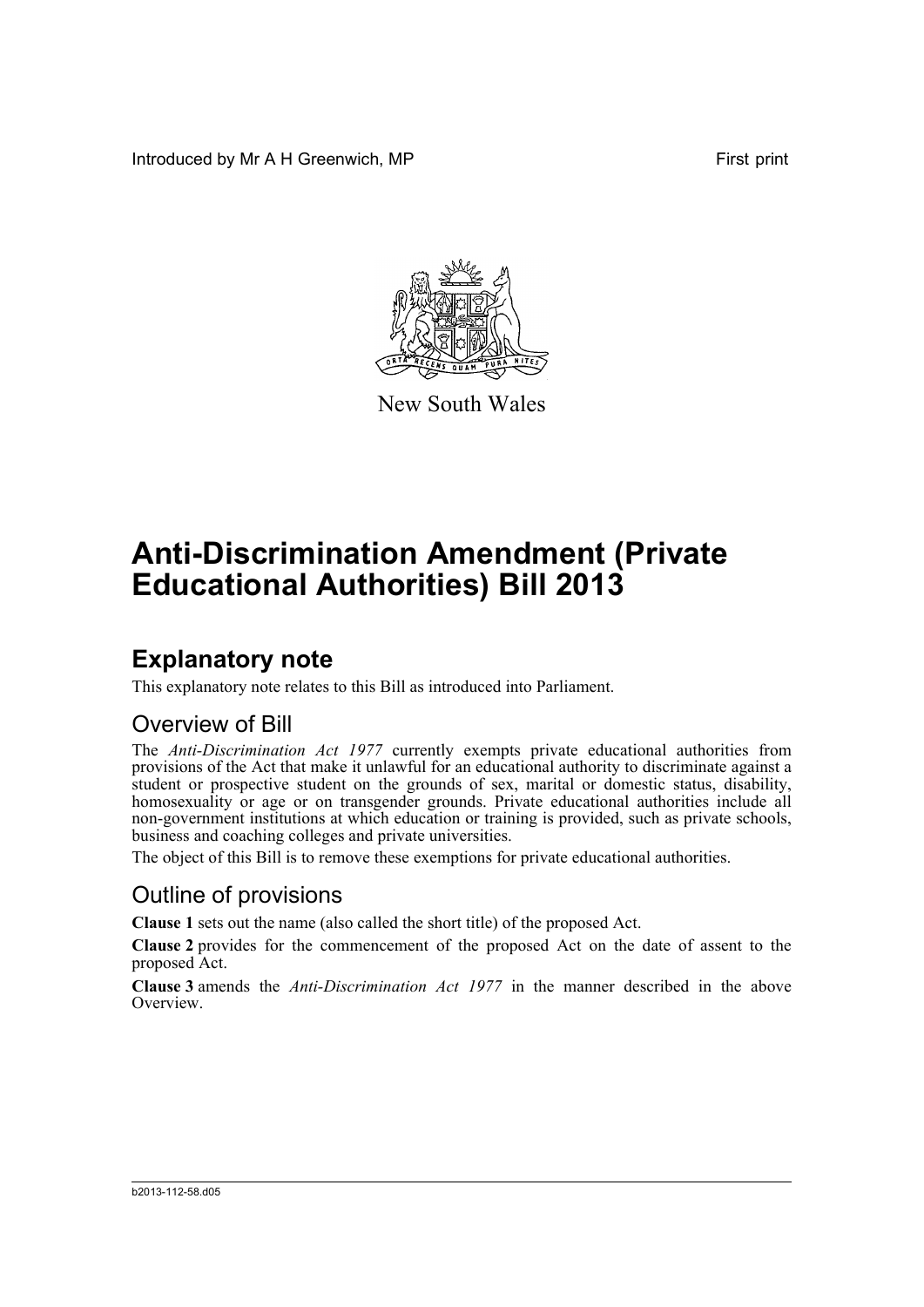Introduced by Mr A H Greenwich, MP First print

Page



New South Wales

# **Anti-Discrimination Amendment (Private Educational Authorities) Bill 2013**

## **Contents**

|    |                                                 | raye |
|----|-------------------------------------------------|------|
|    | Name of Act                                     |      |
|    | 2 Commencement                                  |      |
| 3. | Amendment of Anti-Discrimination Act 1977 No 48 |      |
|    |                                                 |      |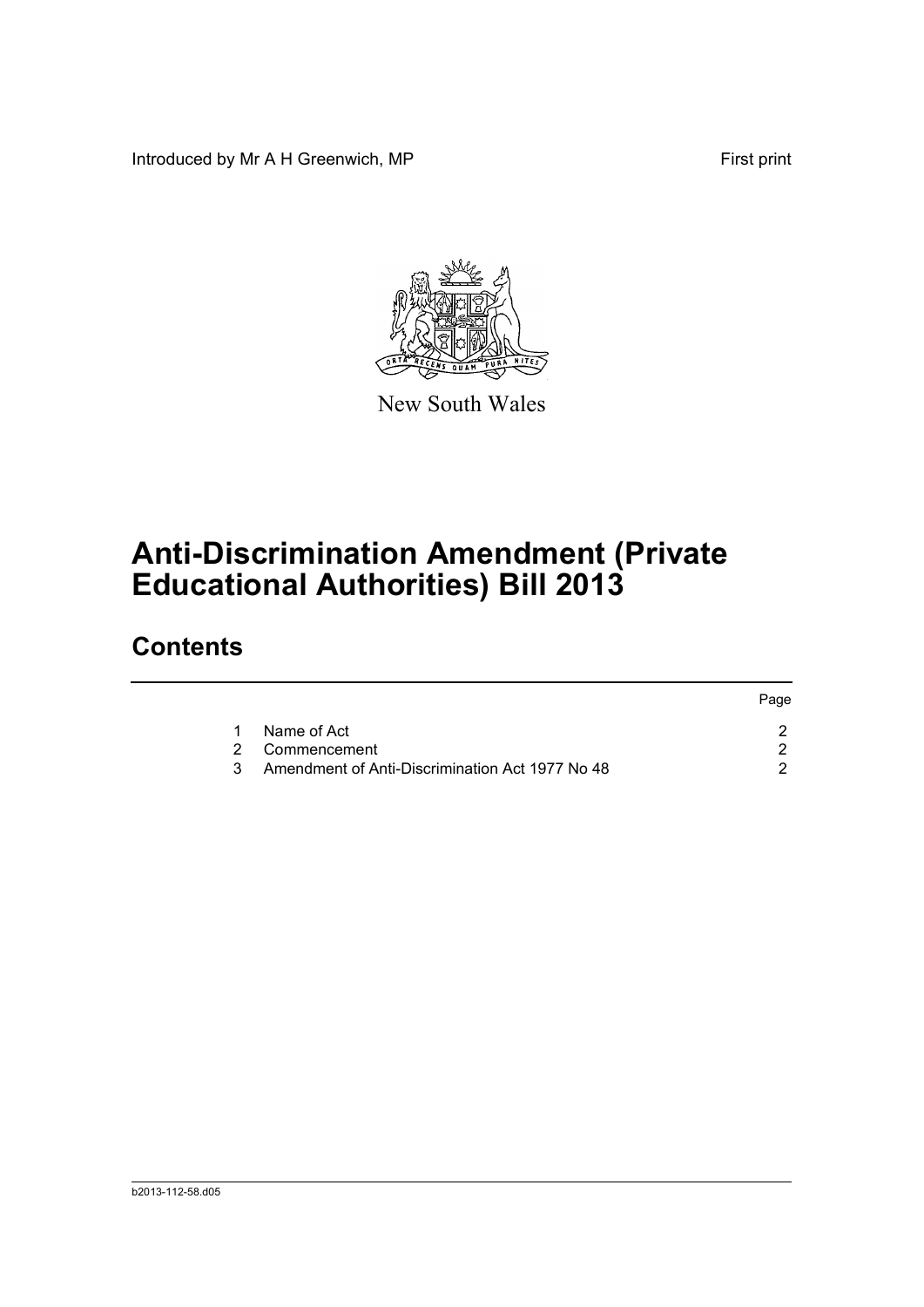

New South Wales

# **Anti-Discrimination Amendment (Private Educational Authorities) Bill 2013**

No , 2013

#### **A Bill for**

An Act to amend the *Anti-Discrimination Act 1977* to remove the exemption of private educational authorities from provisions that make it unlawful to discriminate against a student or prospective student.